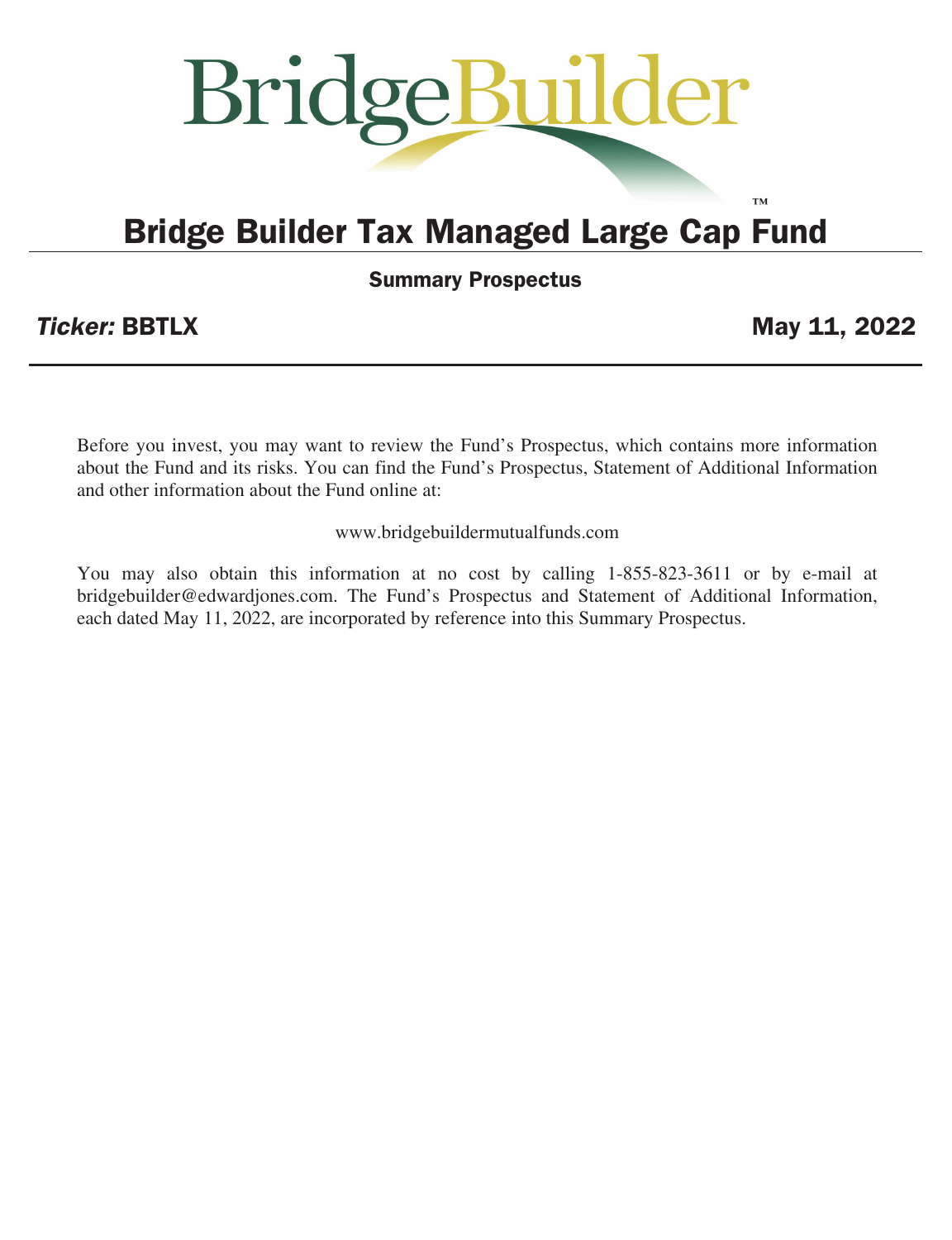| 8 <del>6 DOIEDER NOTOR</del> | munviur<br><b>DUITIUTU</b> | 22.3.29.0 | <b>LOVY HUHOOOVY</b> | v <del>o ma</del><br><b>EVEL 17,00 LUT</b> | - 919709 991111 119 E |          |
|------------------------------|----------------------------|-----------|----------------------|--------------------------------------------|-----------------------|----------|
| <b>LDER TAX M</b><br>-----   | None                       |           | 011<br>UП.           | <b>CLN</b>                                 | nс<br>PM.             | ה ו<br>u |

This page intentionally left blank.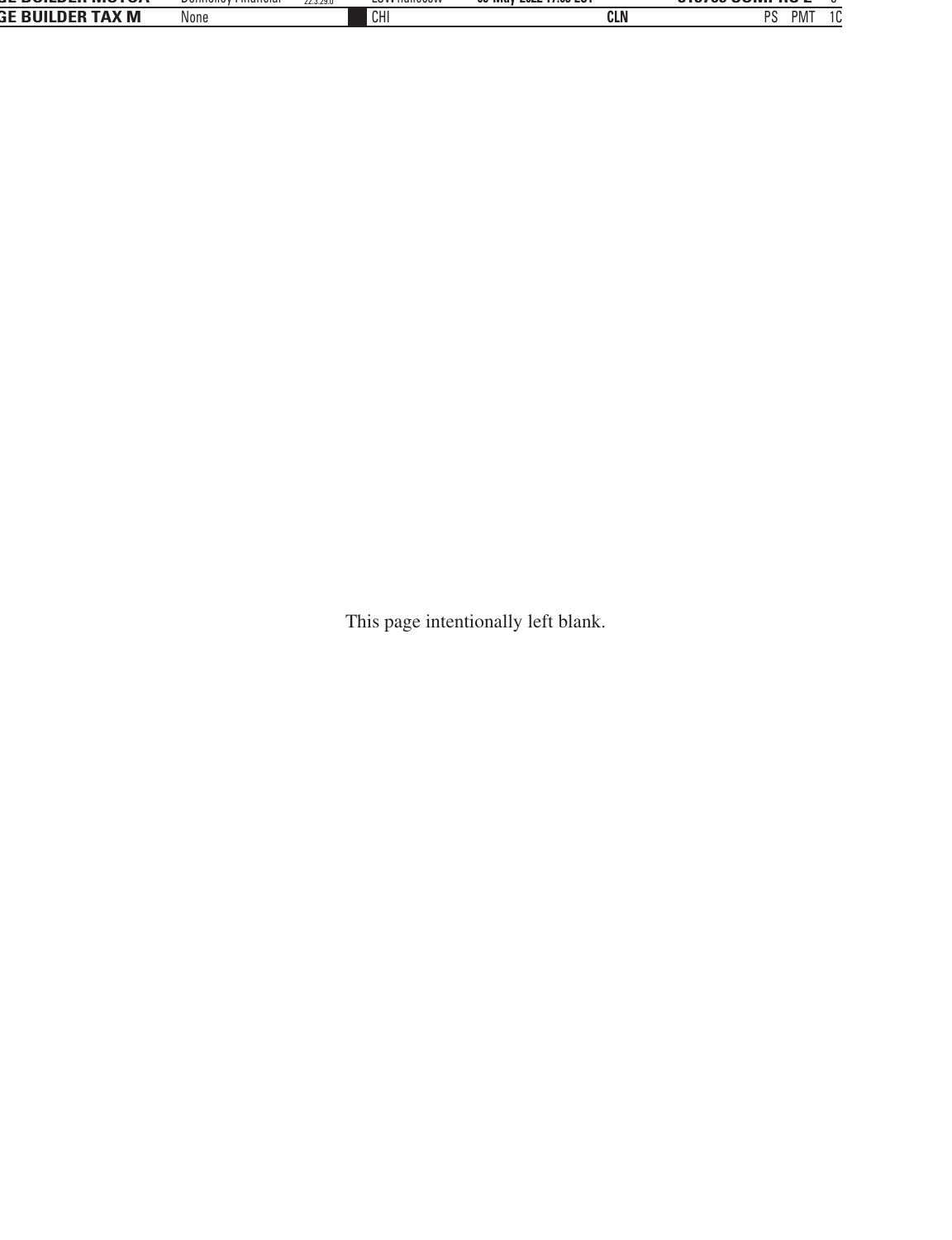#### **Investment Objective**

The investment objective of Bridge Builder Tax Managed Large Cap Fund (the "Fund" or the "Large Cap Fund") is to seek to provide a tax-efficient investment return consisting of capital appreciation.

#### **Fees and Expenses of the Fund**

The following table describes the fees and expenses that you may pay if you buy and hold shares of the Fund. You may pay other fees, such as annual program or administrative fees for participating in Edward Jones Advisory Solutions® ("Advisory Solutions"), which are not reflected in the table and examples below.

| <b>Annual Fund Operating Expenses</b><br>(expenses that you pay each year as a percentage of the value of your investment) |            |
|----------------------------------------------------------------------------------------------------------------------------|------------|
| Management Fees $(1)$                                                                                                      | $0.44\%$   |
| Distribution and Service (12b-1) Fees                                                                                      | None       |
| Other Expenses $(2)$                                                                                                       | 0.05%      |
| <b>Total Annual Fund Operating Expenses</b>                                                                                | $0.49\%$   |
| Less Waivers $(1)$                                                                                                         | $(0.15)\%$ |
| Net Annual Fund Operating Expenses                                                                                         | $0.34\%$   |

(1) Olive Street Investment Advisers, LLC (the "Adviser") has contractually agreed, until at least October 28, 2023 to waive its management fees to the extent management fees to be paid to the Adviser exceed the management fees the Fund is required to pay the Fund's sub-advisers. This contractual agreement may not be terminated by the Adviser without the consent of the Board of Trustees of Bridge Builder Trust (the "Trust"), except that the Adviser may terminate the agreement upon written notice to the Trust, effective as of the end of the expense limitation period ended October 28, 2023, if written notice is provided to the Trust by or before April 15, 2023. Such waivers are not subject to reimbursement by the Fund.

(2) Other expenses are based on estimated amounts for the current fiscal year.

#### *Example*

This Example is intended to help you compare the cost of investing in the Fund with the cost of investing in other mutual funds. The Example assumes that you invest \$10,000 in the Fund for the time periods indicated and then redeem all of your shares at the end of those periods. The Example also assumes that your investment has a 5% return each year and that the Fund's operating expenses remain the same (taking into account the Adviser's agreement to waive management fees until October 28, 2023). Although your actual costs may be higher or lower, based on these assumptions your costs would be:

| 1 Year | 3 Years     |
|--------|-------------|
|        | $.11^\circ$ |

#### **Portfolio Turnover**

The Fund pays transaction costs, such as commissions, when it buys and sells securities (or "turns over" its portfolio). A higher portfolio turnover rate may indicate higher transaction costs and may result in higher taxes when Fund shares are held in a taxable account. These costs, which are not reflected in annual fund operating expenses or in the Example, affect the Fund's performance. Because the Fund has not commenced operations as of the date of this prospectus, it does not have portfolio turnover information to report.

#### **Principal Investment Strategies**

The Fund invests, under normal market conditions, at least 80% of its net assets (plus the amount of borrowings for investment purposes) in the securities of large capitalization companies and other instruments, such as certain investment companies (see below), with economic characteristics that seek to track the performance of securities of large capitalization companies. The Fund defines large capitalization companies as companies whose market capitalizations at the time of purchase typically fall within the range of the Russell 1000® Index (as of July 1, 2021, companies with capitalizations of at least approximately \$3.6 billion). The market capitalization of the companies included in the Russell 1000® Index will change with market conditions. While the Fund primarily invests in equity securities of large capitalization companies, it may also invest in securities of small- and mid-capitalization companies. The Fund may invest in securities issued by U.S. and foreign entities. The Fund may also invest in American Depositary Receipts ("ADRs") or Global Depositary Receipts ("GDRs"). The Fund does not intend to hedge the currency exposure that may be created by its investments in securities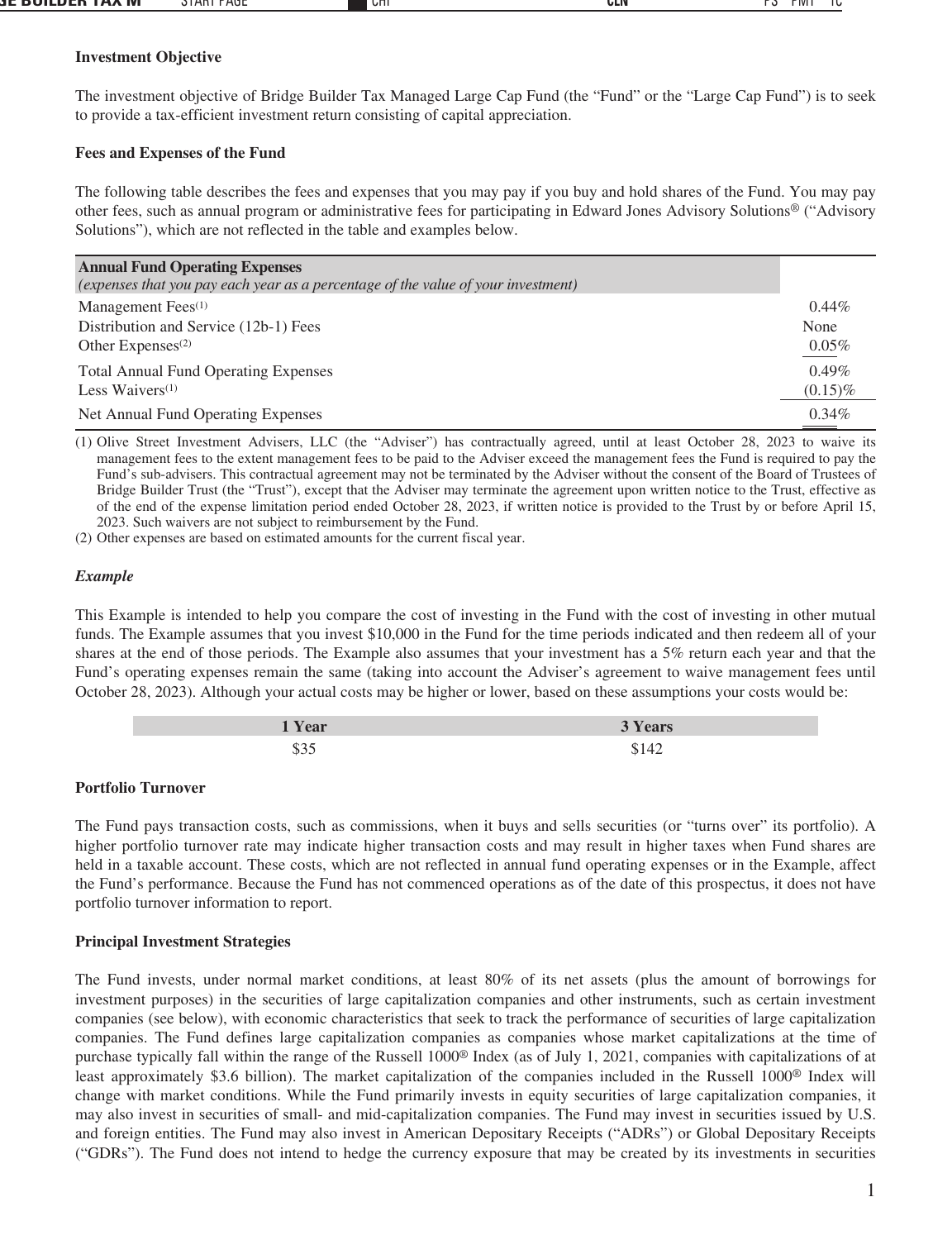denominated in foreign currencies, although a Sub-adviser (defined below) may consider currency risks as part of its investment process.

The Fund may also invest in other investment companies, including other open-end or closed-end investment companies and exchange-traded funds ("ETFs") that have characteristics that are consistent with the Fund's investment objective. The Fund may also invest a portion of its assets in securities of real estate investment trusts ("REITs"), which are companies that own and/or manage real estate properties. From time to time, the Fund may also focus its investments in a particular sector, such as the information technology sector.

The Fund's portfolio is constructed by combining the investment styles and strategies of multiple sub-advisers that will be retained by the Adviser. The Fund implements the investment recommendations of the Fund's sub-advisers through the use of Parametric Portfolio Associates LLC ("Parametric" and, together with the Fund's other sub-advisers, the "Sub-advisers") as overlay manager appointed by the Adviser. In addition to acting as overlay manager, Parametric also serves as the direct indexing manager for the Fund. In this role, Parametric manages one or more allocated portions of the Fund pursuant to a strategy that is designed to provide similar exposure to certain designated indices, as described in additional detail below.

Each Sub-adviser (other than Parametric in its role as overlay manager) manages its allocated portion of the Fund's portfolio by providing a model portfolio to Parametric on an ongoing basis that represents that Sub-adviser's recommendation as to the securities to be purchased, sold or retained by the Fund. Parametric, as the overlay manager, then constructs a portfolio for the Fund that represents the aggregation of the model portfolios of the Sub-advisers, including with respect to each direct indexing portion of the Fund, with the weighting of each Sub-adviser's model in the total portfolio determined by the Adviser.

Each Sub-adviser may use its own proprietary and external research and securities selection processes in constructing its model portfolio. Pursuant to direction from the Adviser, Parametric has limited authority to vary from the models, primarily for the purpose of efficient tax management of the Fund's securities transactions. Parametric seeks to manage the impact of taxes by, among other things, selling stocks with the lowest tax cost first, opportunistically harvesting losses and deferring recognition of taxable gains, where possible. The Adviser may also direct Parametric to adjust the portfolio to implement the Adviser's forward-looking views regarding various portfolio characteristics or factors, or for risk management purposes. Parametric may also vary the portfolio implementation to seek trading cost efficiencies, portfolio rebalancing or other portfolio construction objectives as directed by the Adviser.

In connection with the construction of the Fund's portfolio, the Adviser may allocate Fund assets for each investment strategy to the following Sub-advisers: Barrow, Hanley, Mewhinney & Strauss, LLC ("Barrow Hanley"), ClearBridge Investments, LLC ("ClearBridge"), Parametric, and T. Rowe Price Associates, Inc. ("T. Rowe Price"). The Adviser may adjust the weighting of Fund assets allocated to each Sub-adviser's model at any time or make recommendations to the Board with respect to the hiring, termination, or replacement of a Sub-adviser.

Below is a summary of each Sub-adviser's principal investment strategies.

#### **Barrow Hanley's Principal Investment Strategies**

Barrow Hanley recommends companies that are temporarily undervalued for reasons Barrow Hanley can identify, understand, and believe will improve over time. In its valuation framework, Barrow Hanley strives to construct portfolios that trade at levels below the market across multiple metrics (e.g., price/earnings, price/book value) while simultaneously delivering an above-market dividend yield.

#### **ClearBridge's Principal Investment Strategies**

ClearBridge recommends investments primarily in equity securities of U.S. companies. ClearBridge typically recommends investments in medium and large capitalization companies but may also recommend investments in small-capitalization companies. ClearBridge may recommend that up to 20% of its allocated portion of the Fund's assets be invested in the equity securities of foreign issuers, including through ADRs.

In constructing its model portfolio, ClearBridge seeks to provide long-term appreciation of capital with an investment strategy consisting of individual company selection and management of cash reserves. ClearBridge looks to recommend investments among a strong core of growth and value stocks, consisting primarily of blue-chip companies dominant in their industries. ClearBridge may also recommend investments in companies with prospects for sustained earnings growth and/or a cyclical earnings record.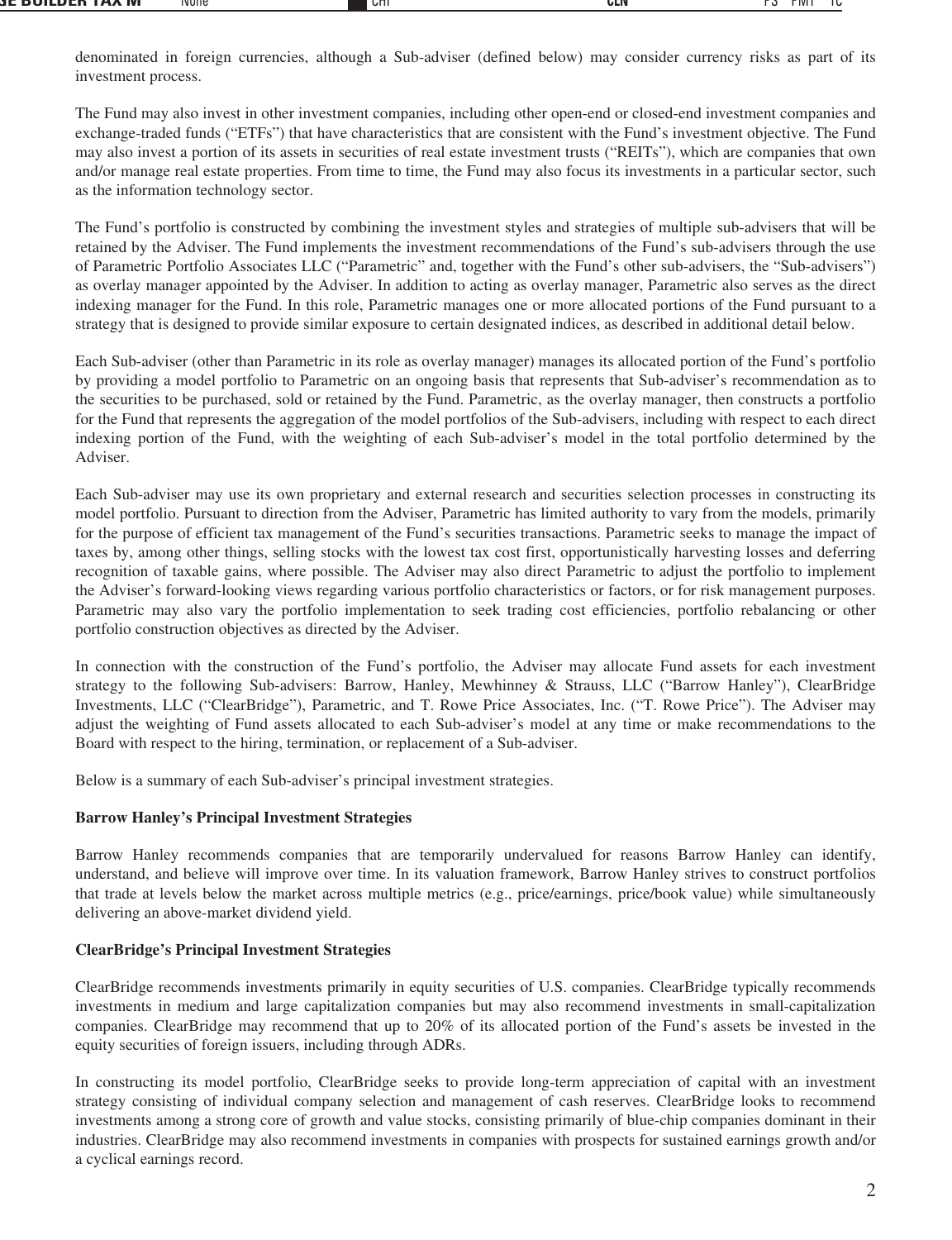#### **Parametric's Principal Investment Strategies**

In addition to acting as overlay manager, Parametric also serves as the direct indexing manager for the Fund. This strategy is designed to provide the Fund with similar exposure to the S&P 500® Growth Index and S&P 500® Value Index while maximizing after-tax returns through a variety of tax management techniques. The strategy seeks to exceed its benchmark on an after-tax basis. The criterion for the selection of investments is inclusion within the  $S\&P 500^{\circ}$  Growth Index or  $S\&P$ 500® Value Index.

#### **T. Rowe Price's Principal Investment Strategies**

T. Rowe Price seeks to provide long-term capital appreciation through investments in common stocks of growth companies. In constructing its model portfolio for the Fund, T. Rowe Price generally looks for companies having the following characteristics: above-average growth in earnings and cash flow, ability to sustain earning momentum even during economic slowdowns, and a lucrative niche in the economy and ability to expand even during times of slow economic growth. T. Rowe Price will normally recommend that at least 80% of its allocated portion of the Fund's net assets be invested in the common stocks of large-capitalization companies.

#### **Principal Risks**

Since the Fund holds securities with fluctuating market prices, the value of the Fund's shares varies as its portfolio securities increase or decrease in value. Therefore, the value of your investment in the Fund could go down as well as up. You may lose money by investing in the Fund. An investment in the Fund is not insured or guaranteed by the Federal Deposit Insurance Corporation or any other government agency. The principal risks affecting the Fund that can cause a decline in value are set forth below. The risks are ordered in alphabetical order after the first six risks, although the order of the risk factors does not indicate the significance of any particular risk factor.

- **Market Risk.** The overall market may perform poorly or the returns from the securities in which the Fund invests may underperform returns from the general securities markets, a particular securities market, or other types of investments. A variety of factors can influence underperformance and can have a significant impact on the Fund and its investments, including regulatory events, inflation, interest rates, government defaults, government shutdowns, war, regional conflicts, acts of terrorism, social unrest, and recessions. In addition, the impact of any epidemic, pandemic, natural disaster, spread of infectious illness or other public health issue, or widespread fear that such events may occur, could negatively affect the global economy, as well as the economies of individual countries, the financial performance of individual companies and sectors, and the markets in general in significant and unforeseen ways. Any such impact could adversely affect the prices and liquidity of the securities and other instruments in which the Fund invests, which in turn could negatively impact the Fund's performance and cause losses on your investment in the Fund.
- **Equity Risk.** The value of equity securities will rise and fall over short or extended periods of time in response to the activities of the company that issued them, general market conditions, and/or economic conditions.
- **Active Management Risk**. A significant portion of the Fund is actively managed with discretion and may underperform market indices, including relevant benchmark indices, or other mutual funds with similar investment objectives. In addition, to the extent that a Sub-adviser's investment strategy uses a quantitative investment model to evaluate and recommend investment decisions for the Fund, the Fund can perform differently from the market as a whole based on the factors used in the model, the weight placed on each factor and changes from the factors' historical trends.
- **Larger Company Risk.** Larger capitalization companies may be unable to respond quickly to new competitive challenges such as changes in technology. They may also not be able to attain the high growth rate of successful smaller companies, especially during extended periods of economic expansion.
- **Taxation Risk.** The Fund is managed to seek to minimize tax consequences to shareholders, but there is no guarantee that the Fund will be able to operate without incurring taxable income and gains to shareholders. The Fund will engage in tax management techniques such as tax loss harvesting, whereby securities are sold in order to generate capital losses to offset current and future capital gains. However, there are certain risks inherent with tax loss harvesting, including the possibility that such activity does not improve the Fund's after-tax returns. During certain market conditions, such as lower volatility periods and periods of strong economic growth, the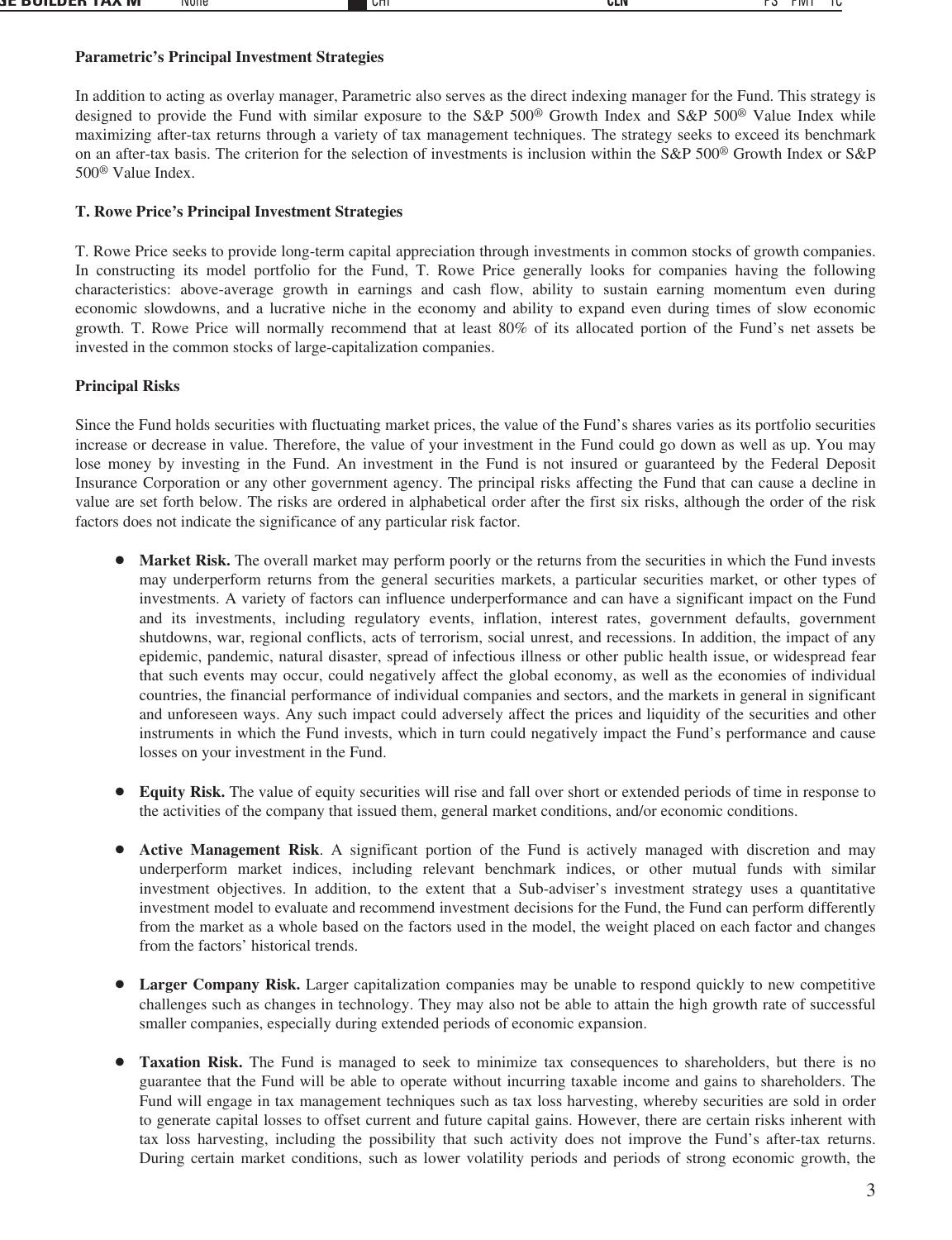| <u>UE DUILDEN TAA IVI</u> | <b>TVOTTE</b> | Ն⊓ւ | ℼ | $T$ $W$ |
|---------------------------|---------------|-----|---|---------|

Fund's ability to generate capital losses to offset capital gains may be limited, which would limit the Fund's ability to implement its tax loss harvesting strategy. In addition, because loss harvesting continuously decreases the cost-basis of the Fund's portfolio, there is a risk that opportunities to realize losses may decrease over time. Tax loss harvesting may also increase the Fund's portfolio turnover rates. In addition, the "wash sales" rule will limit the Fund's ability to currently recognize a loss from the tax loss harvesting strategy when selling and purchasing substantially identical assets within a 61-day window (*i.e.*, a period beginning 30 days before the date of such purchase or the sale and ending 30 days after such date). In such a case, the basis of the newly purchased securities will be adjusted to reflect the disallowed loss.

- **Overlay Manager Risk.** The Fund implements the investment recommendations of the Sub-advisers through the use of an overlay manager appointed by the Adviser. Pursuant to direction from the Adviser, the overlay manager has limited authority to vary from the models. The Fund is subject to the risk that the performance of a portion of the Fund allocated to a particular Sub-adviser may deviate from the performance of that Sub-adviser's model portfolio or the performance of other proprietary or client accounts over which that Sub-adviser retains trading authority. The overlay manager's variation from a Sub-adviser's model portfolio may contribute to performance deviations, including under performance.
- Š **American Depositary Receipts or Global Depositary Receipts Risk.** ADRs and GDRs have the same currency and economic risks as the underlying non-U.S. securities they represent. They are affected by the risks associated with non-U.S. securities, such as changes in political or economic conditions of other countries and changes in the exchange rates of foreign currencies.
- **Counterparty Risk.** When the Fund enters into an investment contract, the Fund is exposed to the risk that the other party may be unable or unwilling to fulfill its obligations, which could adversely impact the value of the Fund.
- **Currency Risk.** Certain securities in which the Fund invests may be denominated or quoted in currencies other than the U.S. dollar. For this reason, changes in foreign currency exchange rates will affect the value of the Fund's portfolio. Generally, when the U.S. dollar rises in value against a foreign currency, a security denominated in that currency loses value because the currency is worth fewer U.S. dollars. Conversely, when the U.S. dollar decreases in value against a foreign currency, a security denominated in that currency gains value because the currency is worth more U.S. dollars. This risk, generally known as "currency risk," means that a stronger U.S. dollar will reduce returns on foreign currency dominated securities for U.S. investors while a weak U.S. dollar will increase those returns.

The Fund does not seek to hedge its currency risk. Accordingly, the Fund may experience losses (or gains) that would not have been experienced had the risk been hedged, due to declines (or increases) in the value of foreign currencies in relation to the U.S. dollar. In addition, although a Sub-adviser may consider currency risks as part of its investment process, its judgments in this regard may not always be correct.

- **Direct Indexing Risk.** Because the portion of the Fund allocated to Parametric is managed so that its total return closely corresponds with that of the S&P 500® Growth Index and S&P 500® Value Index, the Fund faces a risk of poor performance if the S&P 500® Growth Index and S&P 500® Value Index decline generally or perform poorly relative to other U.S. equity indexes or individual stocks, the stocks of companies which comprise the S&P 500® Growth Index and S&P 500® Value Index fall out of favor with investors, or an adverse company specific event, such as an unfavorable earnings report, negatively affects the stock price of one of the larger companies in the S&P 500® Growth Index and S&P 500® Value Index.
- Foreign Securities Risk. The risks of investing in foreign securities can increase the potential for losses in the Fund and may include currency risk, political and economic instability, additional or fewer government regulations, less publicly available information, limited trading markets, differences in financial reporting standards, fewer protections for passive investors, and less stringent regulation of securities markets. In addition, periodic U.S. Government prohibitions on investments in issuers from certain foreign countries may require the Fund to sell such investments at inopportune times, which could result in losses to the Fund.
- **Growth Style Risk.** The Fund is managed partially in a growth investment style. Growth stocks can perform differently from the market as a whole and other types of stocks and may underperform other types of investments or investment styles, as different market styles tend to shift in and out of favor depending upon market conditions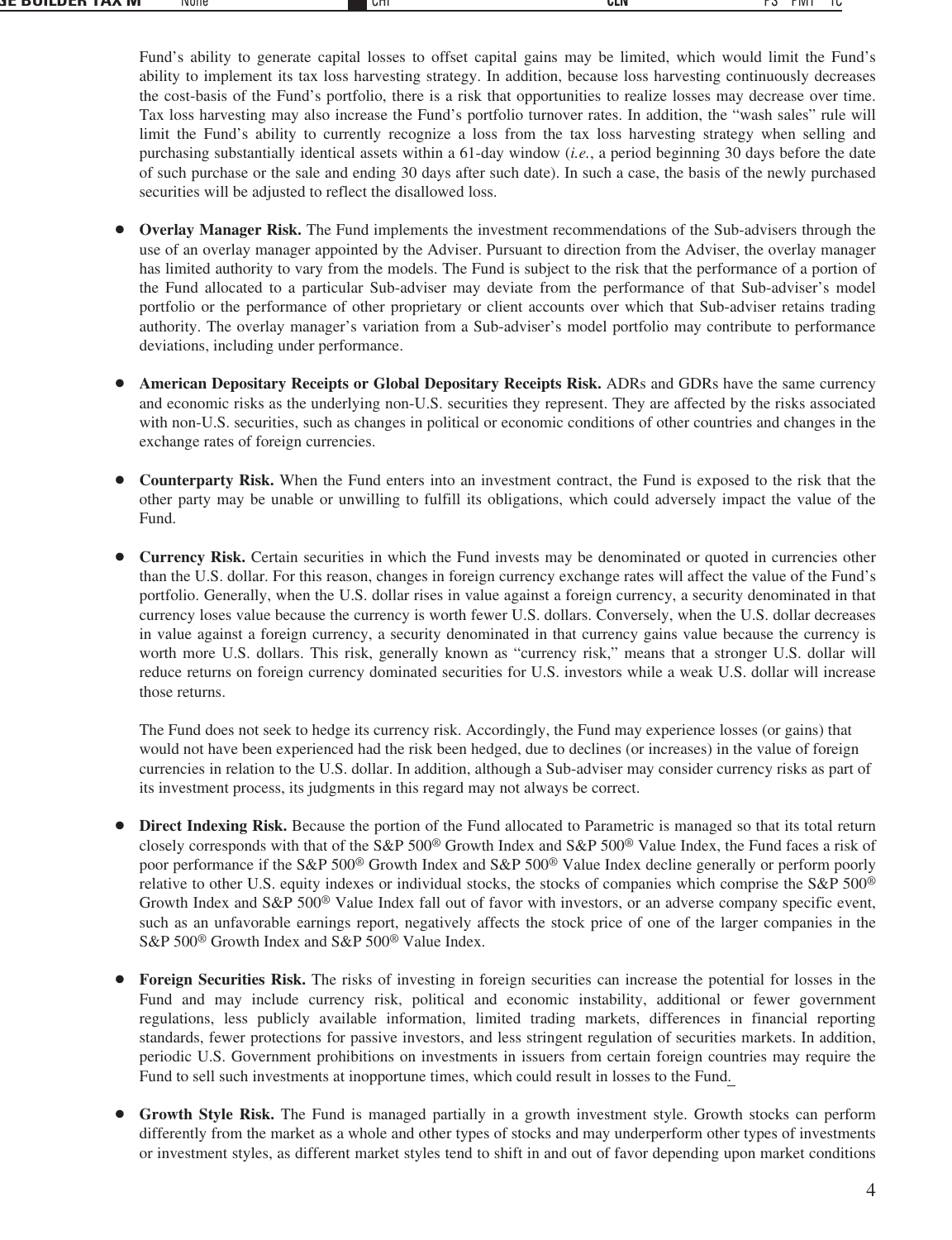and other factors. Growth stocks are stocks of companies expected to increase revenues and earnings at a faster rate than their peers.

- Investment Company and Exchange Traded Fund Risk. An investment company, including an ETF in which the Fund invests may not achieve its investment objective or execute its investment strategies effectively. Large purchase or redemption activity by shareholders of such an investment company might negatively affect the value of the investment company's shares. The Fund must also pay its pro rata portion of an investment company's fees and expenses.
- **Investment Strategy Risk.** There is no assurance the Fund's investment objective will be achieved. Investment decisions may not produce the expected results. The value of the Fund may decline, and the Fund may underperform other funds with similar objectives and strategies.
- **Issuer-Specific Risk.** The value of an individual security or particular type of security can be more volatile than, and can perform differently from, the market as a whole or other similar securities.
- $\bullet$  Liquidity Risk. Low trading volume, a lack of a market maker, or contractual or legal restrictions may limit the Fund's ability to value securities, or prevent the Fund from selling securities at desirable times or prices.
- Multi-Manager and Multi-Style Management Risk. The Fund allocates its assets to multiple Sub-advisers believed to have complementary styles. These investment styles, at times, may not be complementary and could result in more exposure to certain types of securities. In addition, a Sub-adviser may implement its model portfolio for its other accounts prior to submitting its model to the overlay manager appointed by the Adviser for the Fund, or after submitting its model portfolio to the overlay manager but before the overlay manager has had an opportunity to place some or all of the trades necessary for the Fund to implement the model portfolio. In these circumstances, trades placed by the overlay manager pursuant to a model portfolio may be subject to price movements that result in the Fund receiving prices that are different from the prices obtained by the Sub-adviser for its other accounts, including less favorable prices.
- **Real Estate Investment Trusts Risk.** REITs may be affected by changes in the value of the underlying properties owned by the REITs and by the quality of tenants' credit.
- **Redemption Risk.** The Fund may experience losses when selling securities to meet redemption requests. This risk is greater for larger redemption requests or redemption requests during adverse market conditions.
- **Regulatory and Judicial Risk.** The regulation of security transactions in the United States is a rapidly changing area of law. Securities markets are subject to legislative, regulatory, and judicial actions which could have a substantial adverse effect on the Fund's performance.
- Sector Focus Risk. Because the Fund may invest a significant portion of its assets in a particular sector of the market, the Fund may be especially sensitive to factors and economic risks that specifically affect that sector. As a result, the Fund's share price may fluctuate more widely than the share price of a fund that is more diversified across numerous sectors.
	- <sup>O</sup> **Information Technology Sector Risk.** From time to time, the Fund may focus its investments in the information technology sector. Information technology companies face intense competition, both domestically and internationally, which may have an adverse effect on profit margins, and may be subject to extensive regulatory requirements causing considerable expense and delay. In addition, information technology companies are heavily dependent on patent and intellectual property rights. The loss or impairment of these rights may adversely affect the profitability of these companies.
- **Smaller Company Risk.** Investments in smaller capitalization companies (including mid-capitalization and small-capitalization companies) may have greater risks, as these companies may have less operating history, narrower product or customer markets, and fewer managerial and financial resources than more established companies. Smaller capitalization stocks may be more volatile and have less liquidity.
- Value Style Risk. Value stocks can perform differently from the market as a whole and other types of stocks and may underperform other types of investments or investment styles, as different market styles tend to shift in and out of favor depending upon market conditions and other factors. Value stocks are believed to be undervalued relative to their projected underlying profitability.